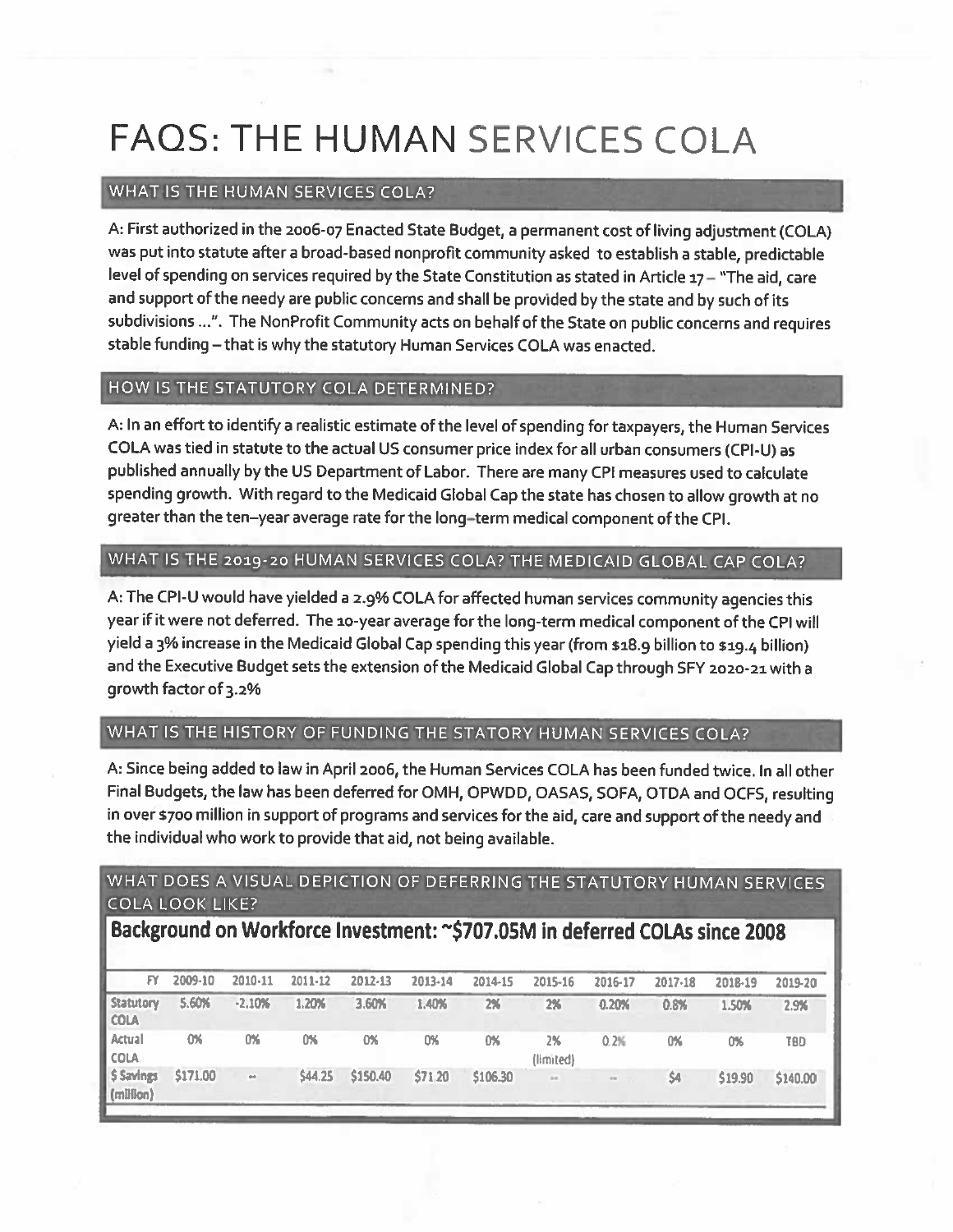action of any comparative control of seats. The control and a president self-strips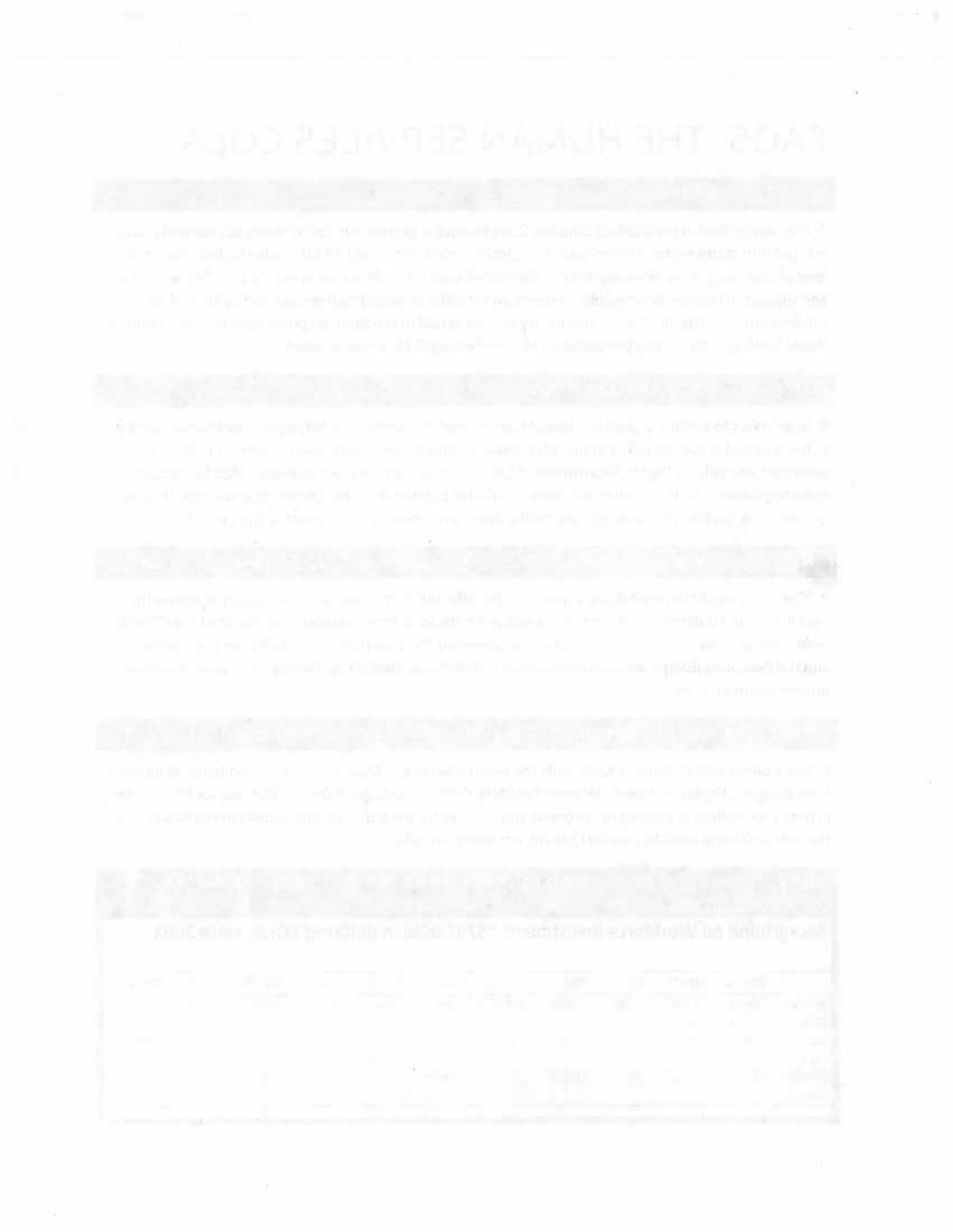

## Testimony of the New York Health Plan Association

## to the

## Senate Finance Committee and the Assembly Ways & Means Committee

IN OTHOL HOUSE on the subject of 2019-2020 Executive Budget Proposals **Example 1 On Mental Health Care** 

February 7, 2019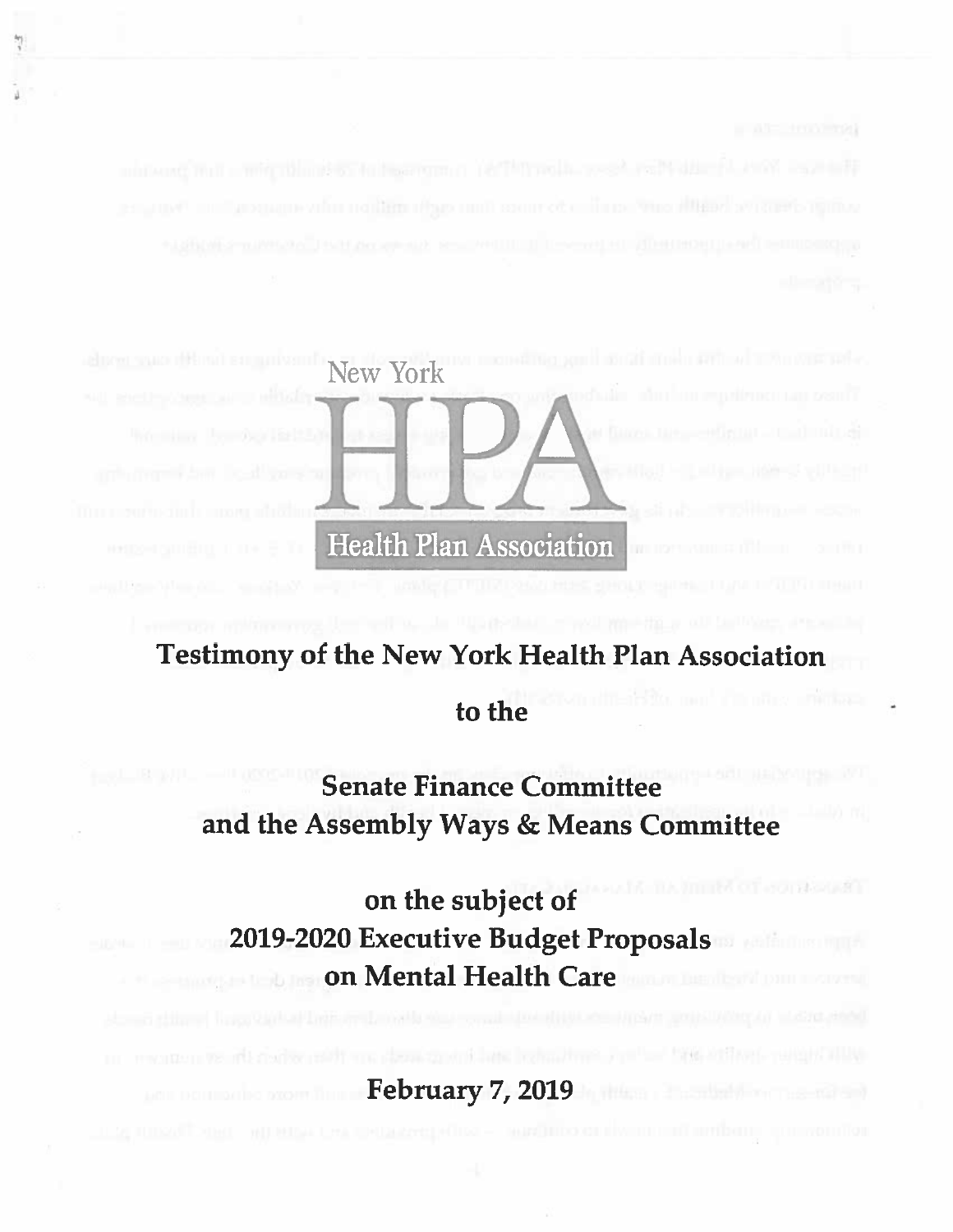### **INTRODUCTION**

The New York Health Plan Association (HPA), comprised of <sup>28</sup> health <sup>p</sup>lans that provide comprehensive health care services to more than eight million fully-insured New Yorkers, appreciates the opportunity to present its members' views on the Governor's budget proposals.

Our member health <sup>p</sup>lans have long partnered with the state in achieving its health care goals. These partnerships include collaborating on efforts to develop affordable coverage options for individuals, families and small businesses, providing access to care that exceeds national quality benchmarks for both commercial and government program enrollees, and improving access to quality care in its government programs. HPA members include plans that offer a full range of health insurance and managed care products (HMO, PPO, POS, etc.), public health <sup>p</sup>lans (PHPs) and managed long term care (MLTC) <sup>p</sup>lans. The New Yorkers who rely on these <sup>p</sup>lans are enrolled through employers, as individuals, or through government sponsored programs — Medicaid Managed Care, Child Health Plus — and through New York's exchange, the NY State of Health (NYSOH).

We appreciate the opportunity to offer our view on the proposed 2019-2020 Executive Budget in relation to its application for spending on mental health and hygiene priorities.

adit ma

## TRANSITION TO MEDICAID MANAGED CARE

Approximately three years after the transition of behavioral health and substance use disorder services into Medicaid managed care, health <sup>p</sup>lans believe that <sup>a</sup> great deal of progress has been made in providing members with substance use disorders and behavioral health needs with higher quality and better coordinated and integrated care than when the system was in fee-for-service Medicaid. Health plans also believe that there is still more education and relationship building that needs to continue — with providers and with the state. Health <sup>p</sup>lans

 $-1-$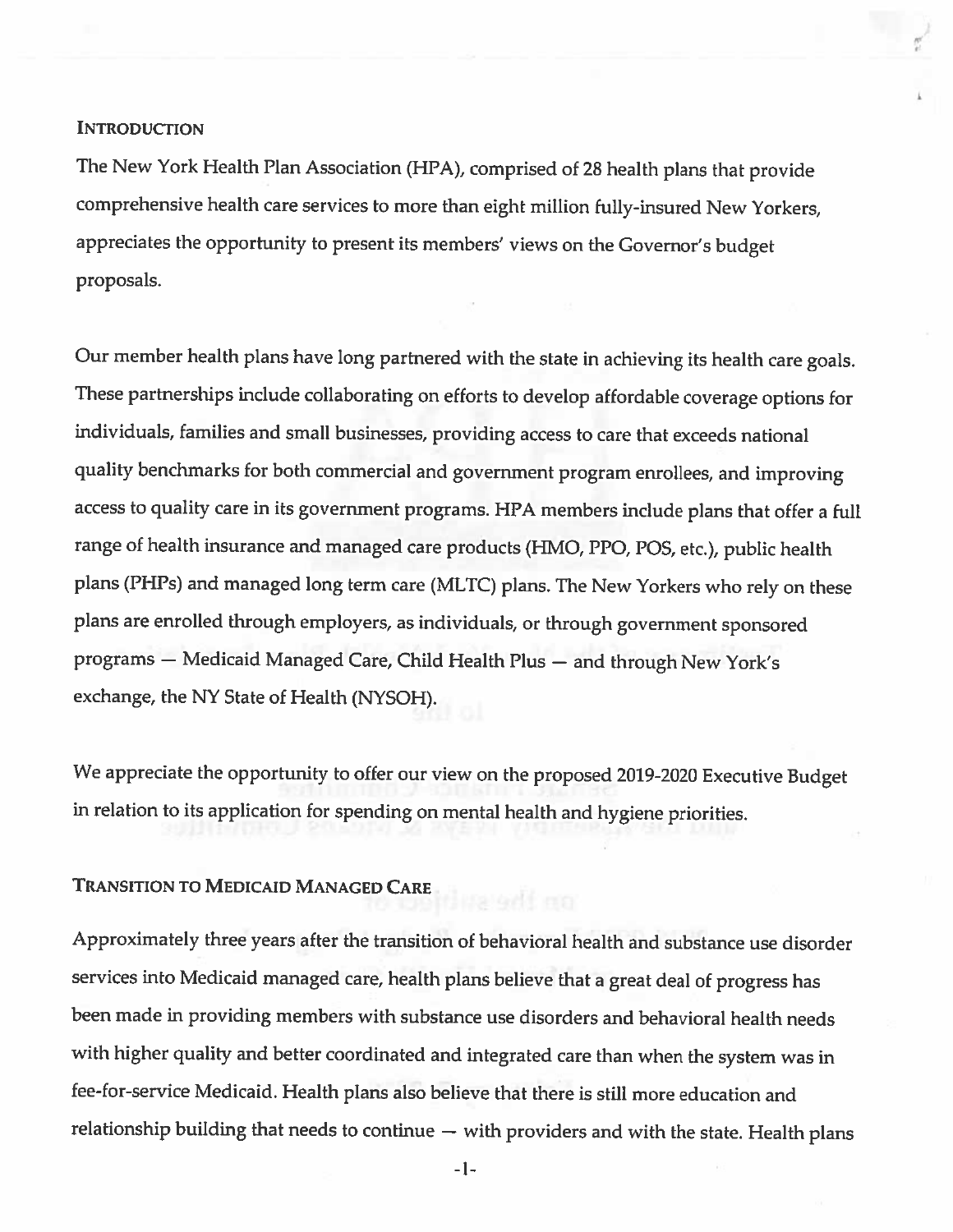see their role as *partners* working in collaboration with providers to assure that members receive all the care they need in the most appropriate setting.

Many providers are still struggling to submit appropriate claims to <sup>p</sup>lans. For the past few years, bills have been introduced by the Legislature to require universal coding for Medicaid behavioral health services — when in reality, at the <sup>p</sup>lans recommendation, there has been universal coding from the beginning of the transition in 2015. Plans continue to work diligently with providers to address their difficulties and ensure their financial stability, while at the same time helping providers better understand data about outcomes regarding the members they serve and how best to benefit from the move to value based payment.

## COMBATTING THE OPIOID AND SUBSTANCE USE DISORDER CRISIS

We have seen the numbers and they are frightening. In 2017, 3,921 New Yorkers died from <sup>a</sup> drug-related overdose, according to data from the Centers for Disease Control and Prevention. From <sup>2016</sup> to 2017, the annual increase in drug-related deaths in New York rose 7.8 percent. For every drug overdose that results in death, there are many more nonfatal overdoses. Unfortunately, this epidemic continues to grow, touching New Yorkers across all demographics and communities.

Over the past several years, New York has taken <sup>a</sup> number of steps to address the opioid and substance use disorder (SUD) epidemic, including legislation to increase access to treatment and broaden coverage of treatment options, and oversight of parity compliance.

## Expanding Mandated Inpatient SUD Treatment from 14 to 21 Days

The Governor's budget would expand the mandate requiring coverage of inpatient treatment for substance use disorders from <sup>14</sup> to <sup>21</sup> days, with no prior or concurrent authorization.

-2-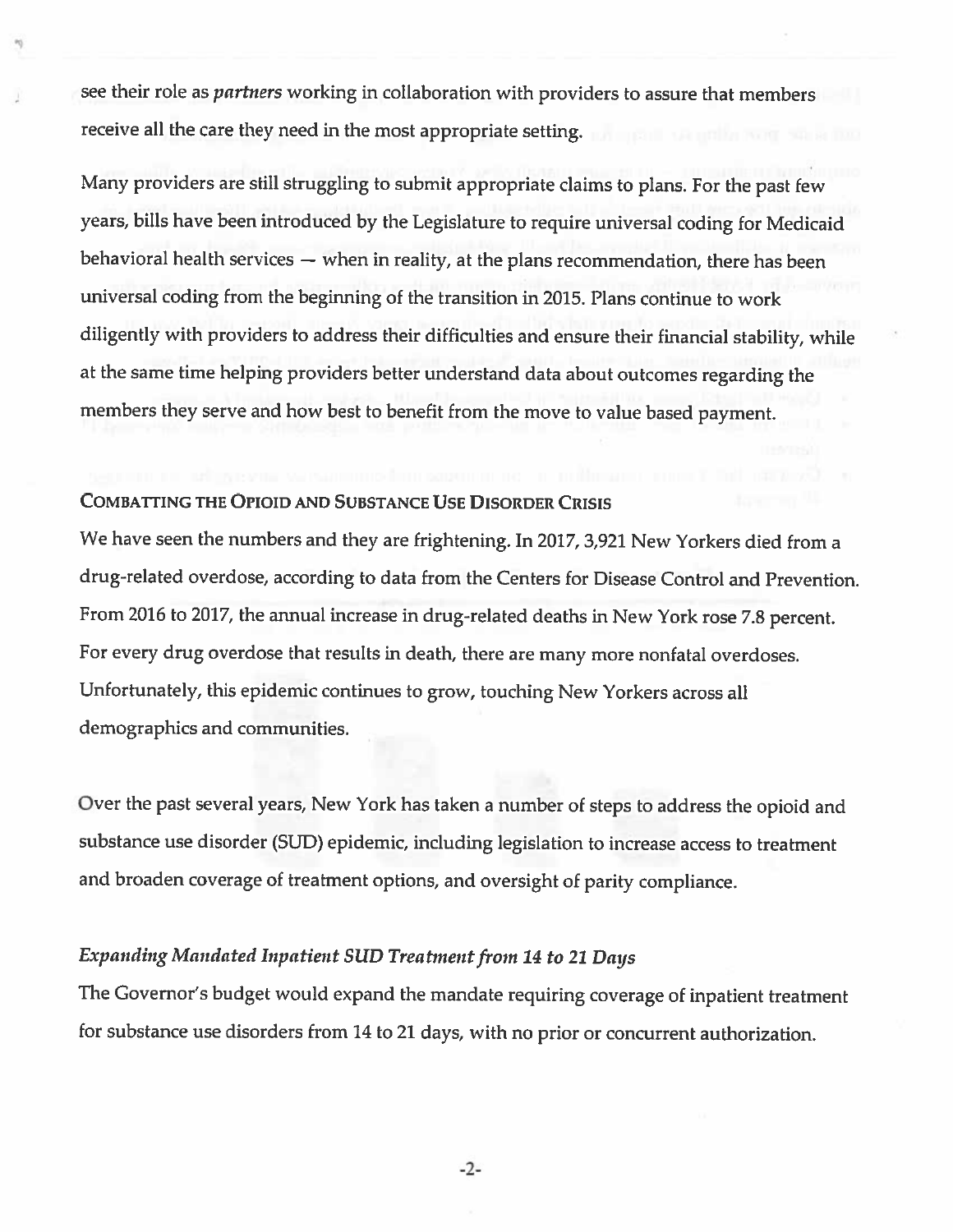Health plans recognize the impact opioid addiction is having on individuals, their families and our state, providing coverage for a broad range of services - including inpatient and outpatient treatments - to ensure that all New Yorkers struggling with substance abuse are able to get the care they need in the right setting. Over the last four years, there has been an increase in utilization of behavioral health and substance abuse services. Based on data provided by FAIR Health, an independent nonprofit that collects data for and manages the nation's largest database of privately billed health insurance claims, the use of behavioral health, substance abuse, and opioid abuse services increased from 2014-2017 as follows:

- Over the last 4 years, utilization of behavioral health services increased 6 percent.
- Over the last 4 years, utilization of substance abuse and dependence services increased 11  $\bullet$ percent.
- Over the last 4 years, utilization of opioid abuse and dependence services have increased ۰ 46 percent.<sup>i</sup>



## **Behavioral Health Trends in New York State**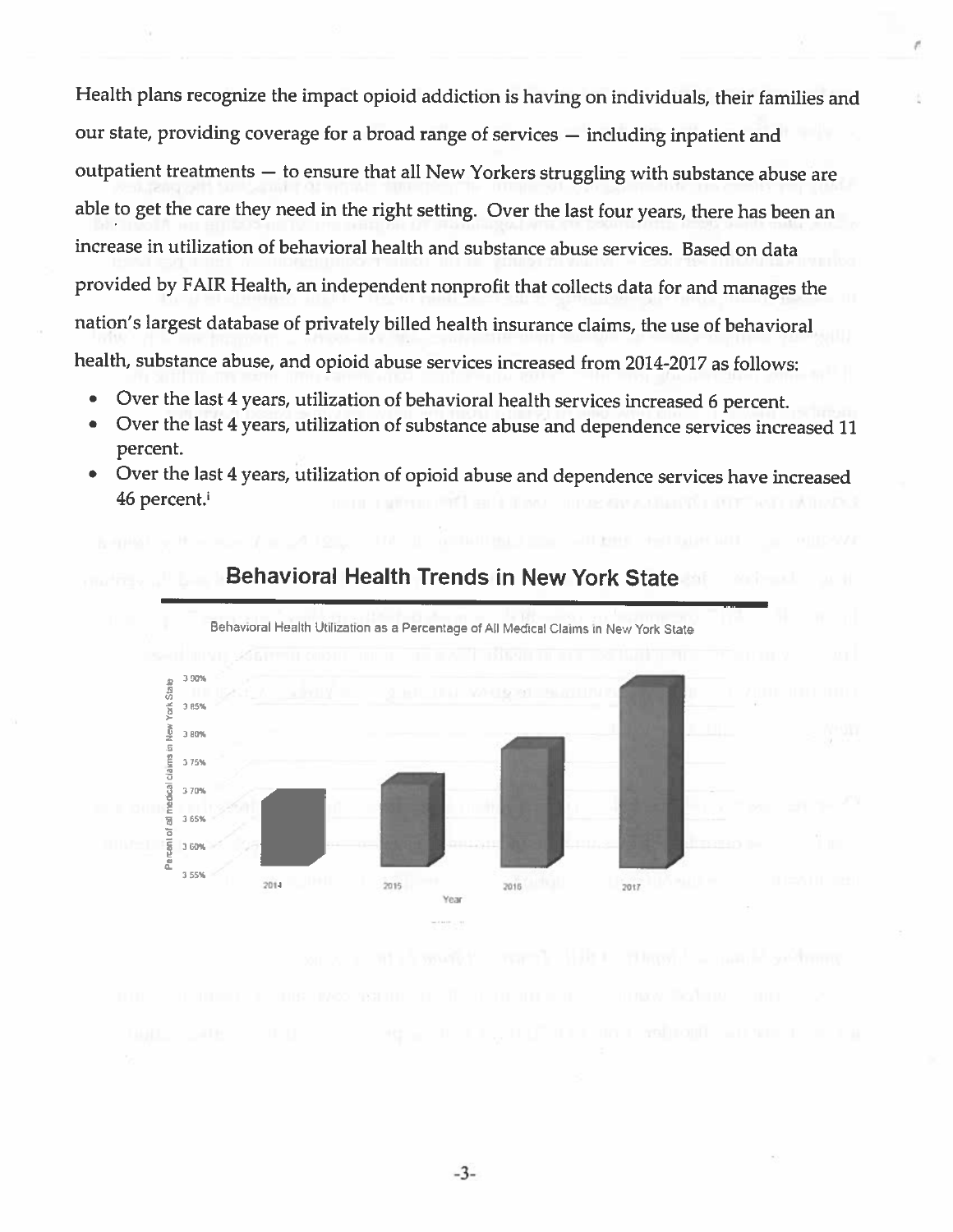## Substance Abuse and Dependence Trends in New York **State**



Opiold Abuse and Dependence Trends in New York State Opioid Abuse and Dependence Trends Combined, 2014-2017 in New York State 040% **York State** 035% 030%  $\frac{2}{5}$  0.30%<br> $\frac{1}{5}$  0.25% veducal clain 020% 0 15% of all 0 10%  $\frac{5}{2}$  o  $05\%$ 8 0-11 20 12 20 20 21 22 23 24 25 26 27 28 29 20 21 22 23 24 25 26 27 28 29 20 21 22 23 24 25 26 27 27 27 27 2 0.00% 2014 2045 2016 2017 Yes • J1J1t30a1

While clearly well-intentioned, <sup>p</sup>lans believe that expanding the number of mandated treatment days will do little to address the epidemic. Plans are reviewing data since the 14-day mandate was implemented in 2016, but there is some information that may indicate providers are discharging patients on the 13<sup>th</sup> day and that re-admissions are increasing.

-4-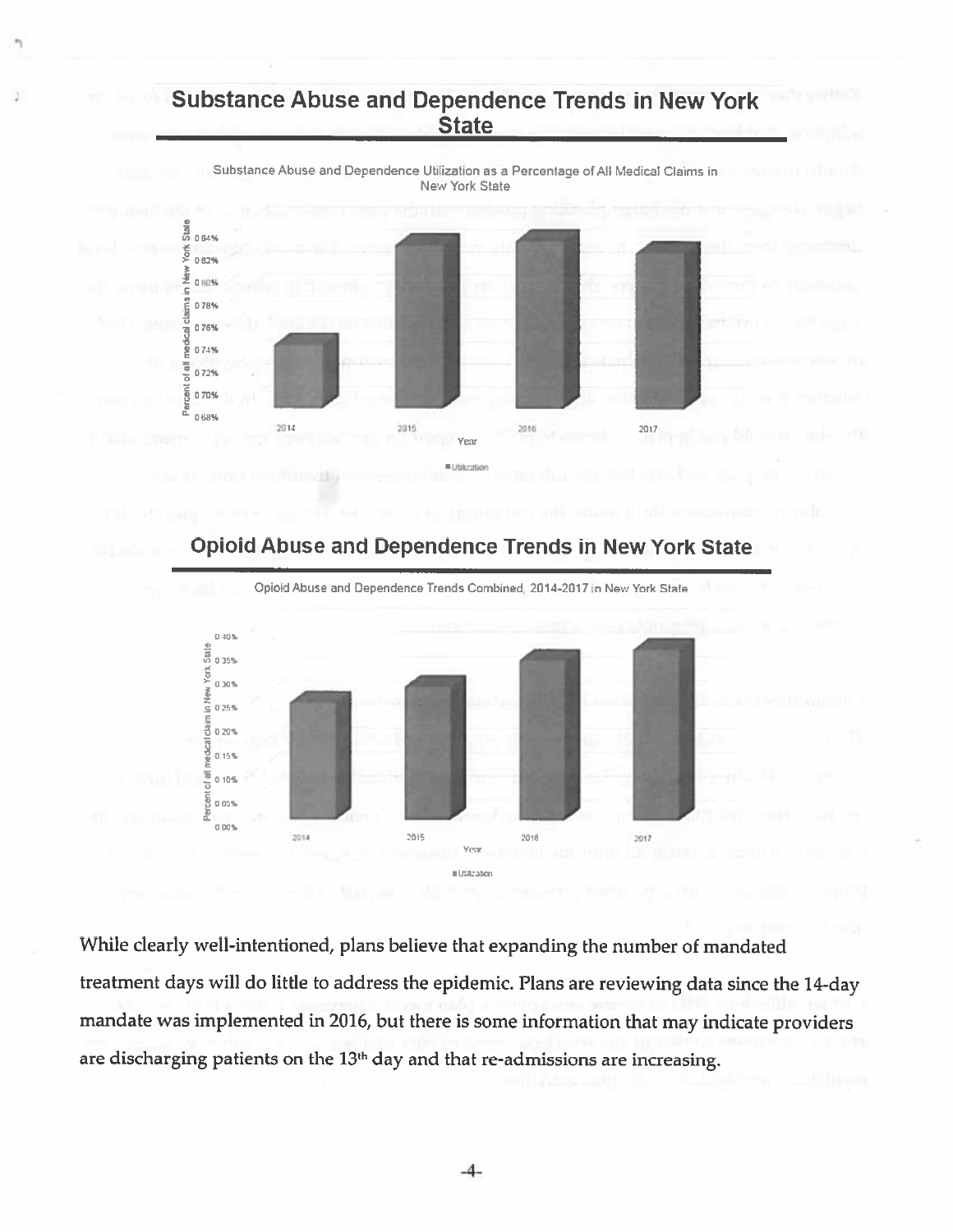Rather than expanding the mandated number of days for treatment, the state should focus on adopting standards for coordinated care management across the delivery system. The state should require providers to communicate with the <sup>p</sup>lan throughout the inpatient stay and begin to engage in <sup>a</sup> discharge <sup>p</sup>lanning process with the <sup>p</sup>lan well in advance of the member's discharge from the facility — to assure that the member receives the most appropriate next level of treatment immediately upon discharge from inpatient treatment. In addition, despite all the steps New York has taken to set rules for what services must be covered, there remains <sup>a</sup> lack of outcome measures to evaluate the effectiveness of the treatment being provided and whether providers and facilities are following evidence-based standards. In the coming year, the state should put in <sup>p</sup>lace systems to publicly report on provider outcomes to ensure quality' of care being provided and that the full range of evidence-based treatment options are available to individuals throughout the continuum of their care. The same principles should apply to inpatient psychiatric hospitalizations for children under the age of 18. Plans must be involved from the beginning of the hospitalization to ensure that children and their families receive the most appropriate care across the continuum.

## Eliminating Prior Authorization for Medication Assisted Treatment

The Governor's budget would also prohibit prior authorization for medication assisted treatment. Health <sup>p</sup>lans recognize the need to initiate medication assisted treatment quickly, but have concerns that without the ability to know when <sup>a</sup> member has initiated treatment, the <sup>p</sup>lan cannot appropriately monitor the member's treatment progress and ensure that they are properly engaged with <sup>a</sup> qualified provider or providers as part of the comprehensive care management required.

Further, allowing OMH to review and approve <sup>p</sup>lan medical necessity criteria is unnecessary as the Department of Health and the Department of Financial Services already have significant regulatory oversight of health plan activities.

-5-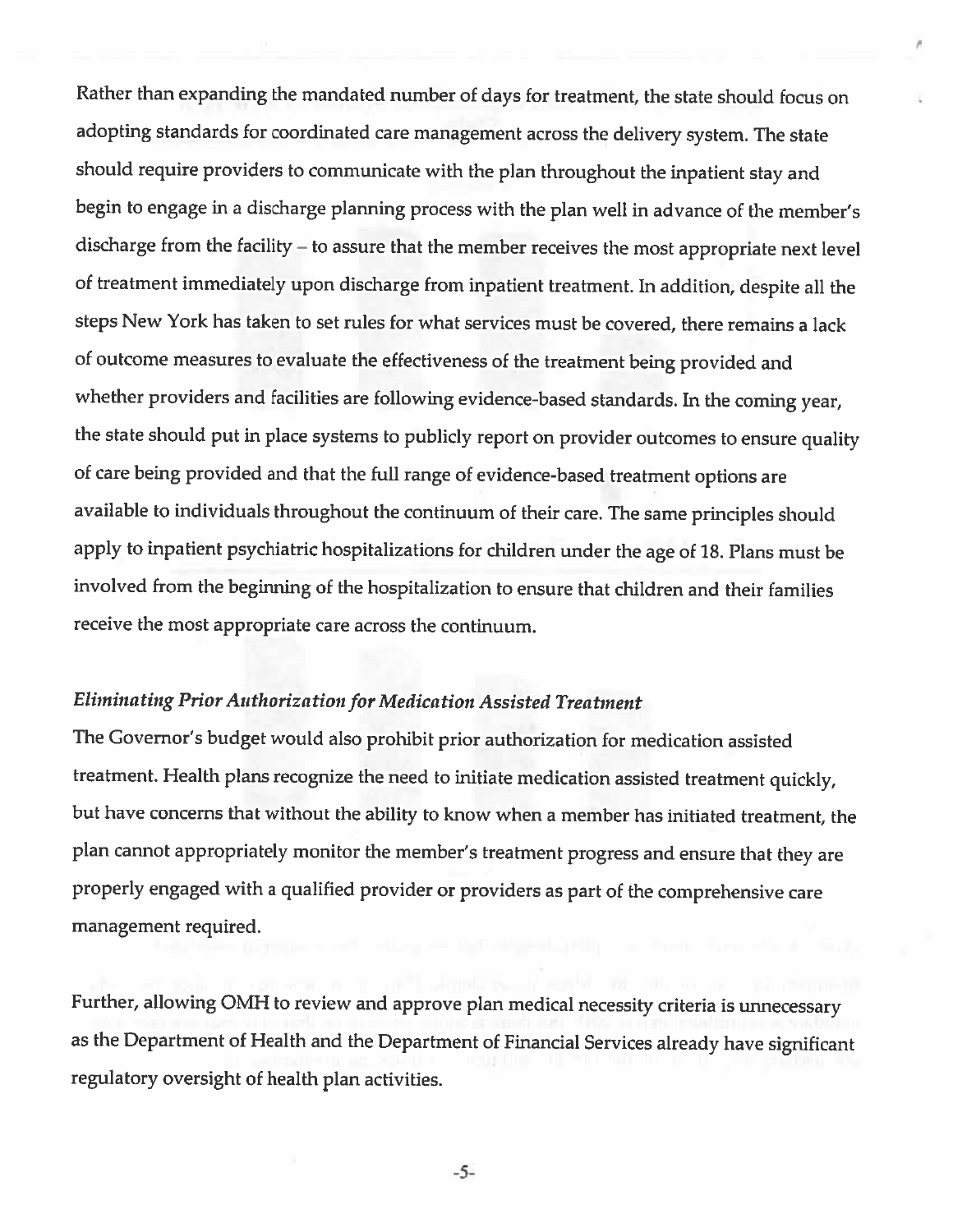### EXPANDING BEHAVIORAL HEALTH PARITY

The Governor's budget would codify the federal parity statute. While this, in itself, is not troublesome, the fact that parity compliance oversight will be funded through <sup>a</sup> new S1.7 million in assessments on health <sup>p</sup>lans is unnecessary, particularly on top of the more than \$5 billion in taxes already imposed on health insurers. New assessments increase the cost of coverage for employers and individuals without doing anything to improve care.

### **CONCLUSION**

HPA and its member <sup>p</sup>lans are proud of the role they continue to <sup>p</sup>lay in helping New York improve access to affordable health coverage and quality of care for its residents. Plans remain committed to working with you and your colleagues on initiatives and strategies that help ensure New York individuals, families and business continue to have access to high-quality, affordable health insurance.

We thank you for the opportunity to share our views today.

Data and charts © 2019 FAIR Health, Inc. Used by Permission. Copying and further use prohibited. FAIR Health is not responsible for any of the opinions expressed herein.